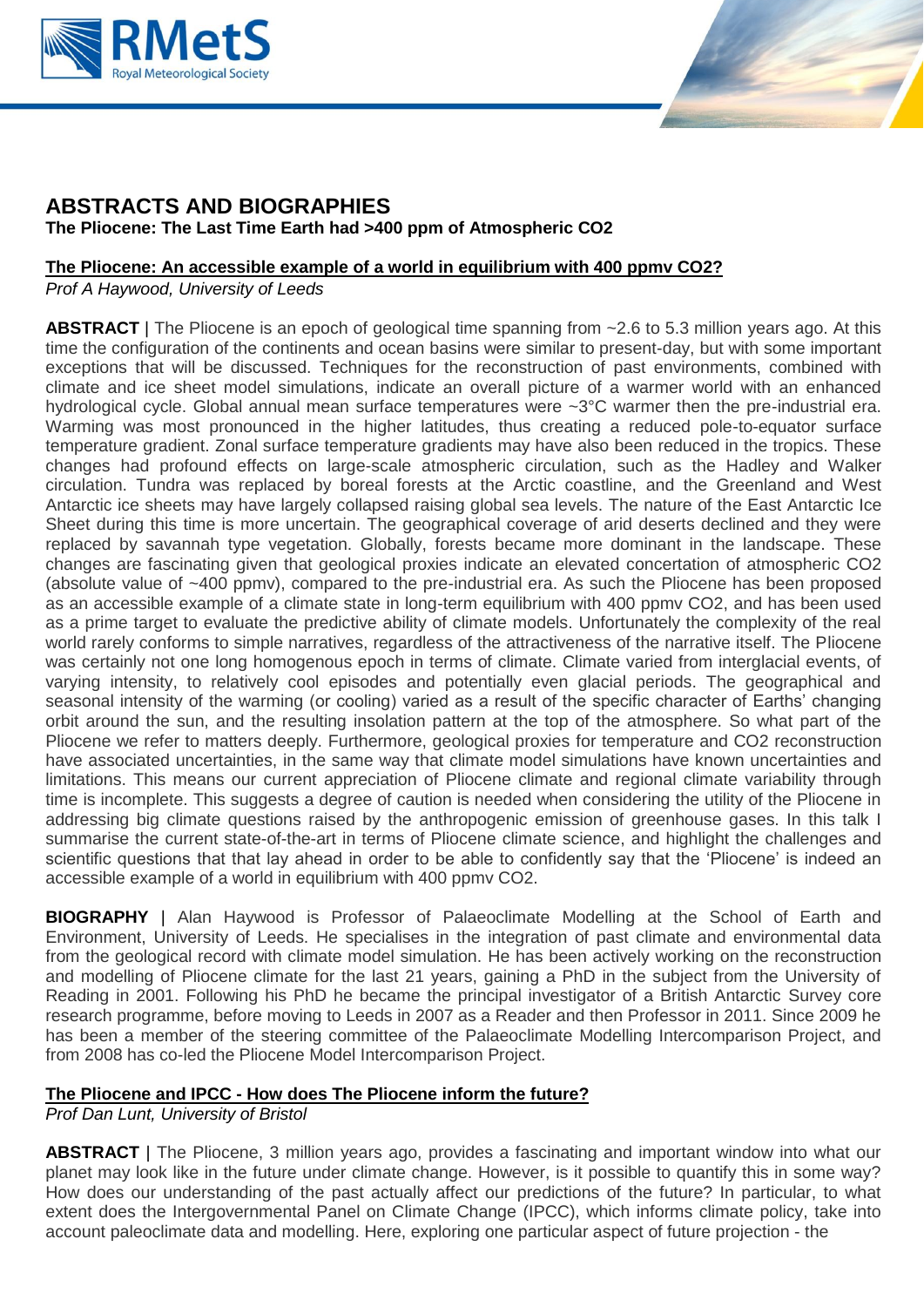climate sensitivity of our planet - I review how the Pliocene has informed past reports, and how it could be used in the next report, due out in 2021.

**BIOGRAPHY** | Dan Lunt is Professor of Climate Science at the University of Bristol. Dan has over fifteen years' experience in developing and running climate models in order to address questions and hypotheses related to past and future climate change. A particular focus has been on climate and climate sensitivity in the past. He is leader of the international DeepMIP project (www.deepmip.org), and its predecessor, EoMIP. Dan has worked extensively in the Pliocene, including characterising Earth system sensitivity, and is he currently working with the UK Met Office to configure the Pliocene CMIP6 paleoclimate simulations with UKESM. He was a contributing author to the IPCC AR5, is a Lead Author in AR6, and in 2010 was awarded the Philip Leverhulme Prize for his work on climate modelling. Dan was founding Chief Executive Editor of Geoscientific Model Development, an EGU journal designed primarily for the description and evaluation of models of the Earth System. He has provided oral evidence to a UK Government Select Committee on Geoengineering.

### **[Evidence of Antarctic mass loss from offshore sediments](https://www.rmets.org/event/a1478433-fcac-e811-80e6-005056b14b19/abstract/fc842f1f-131b-e911-80e8-005056b1638e)**

*Prof T van der Flierdt, Imperial College London*

**ABSTRACT** | Polar ice is an important component of the climate system, affecting global sea level, ocean circulation, ocean biogeochemistry, and heat transport. Today most of the Antarctic continent is covered by up to four kilometres of ice. Melting just a small fraction of this ice would constitute a major challenge to coastal cities and people around the globe. Understanding the response of the large Antarctic ice sheet to warmer than present climates, such as the Pliocene, is hence a major focus of ongoing research. Computer models represent a powerful way to address the question of ice vulnerability to changing environmental conditions. However, it is vital to ground truth such models with observational data from the geological past. Using sophisticated drilling technology, we can recover sediments from below the seafloor right next to the Antarctic continent. These sediments work a bit like time machines: the deeper one drills into the seafloor the further one steps back in time. The chemical fingerprint of the sediment is like our own fingerprint or DNA – it holds unique information about where the material was coming from. We can hence use chemical fingerprinting of ancient marine sediments to learn where the eroding ice margin was located back in time, providing information on ice extent during warmer than present periods such as the Pliocene. At the meeting I will share impressions and findings from some of the spectacular Antarctic drilling expeditions that took place over the past decade. What uncovers is a fascinating story of waxing and waning ice, under environmental conditions that are not too different from the ones we may encountered in the near future.

**BIOGRAPHY** | Tina van de Flierdt is a Professor of Isotope Geochemistry at Imperial College London. She is a geologist by training, whose academic background includes a PhD in Natural Science from the ETH Zurich, and a postdoctoral Fellowship and Associate Research Scientist position at Lamont-Doherty Earth Observatory of Columbia University. She now co-leads the MAGIC isotope facility at Imperial College London. Her research spans a variety of fields from understanding chemical cycles of trace elements and pollutants in the ocean, over reconstructions of past ocean circulation patterns, to the history of continental ice sheets and their vulnerability to future climate change.

#### **Environment on Antarctica from the fossil record**

*Prof Dame J Francis, British Antarctic Survey*

**ABSTRACT** | Geological evidence from the rock record indicates that during the Pliocene the continental landmass of Antarctica was covered with glaciers and ice sheets. However, at times the ice sheets retreated to allow the colonization of small shrubby vegetation deep in the interior of Antarctica. Climate analysis of features of the fossil plants indicate that during these periods of glacial retreat summer temperatures may have been as warm as 5°C, over 20°C warmer than present in central Antarctica, ultimately resulting in less ice and much high global sea levels.

**BIOGRAPHY** | Jane Francis is Director of the British Antarctic Survey, Cambridge. A geologist by training from the University of Southampton, she was a NERC Postdoctoral Fellow in London, palaeobotanist at the British Antarctic Survey, Australian Research Fellow at the University of Adelaide, a Royal Society Leverhulme Trust Senior Research Fellow and Professor of Palaeoclimatology at the University of Leeds, where she was also Dean of the Faculty of Environment. Her research interests include ancient climates and fossil plants from the Arctic and Antarctica, used to decipher ancient polar climates of the past. She was awarded the Polar Medal for her contribution to British polar research and was appointed as Dame Commander of the Order of St Michael and St George for services to UK polar science and diplomacy.